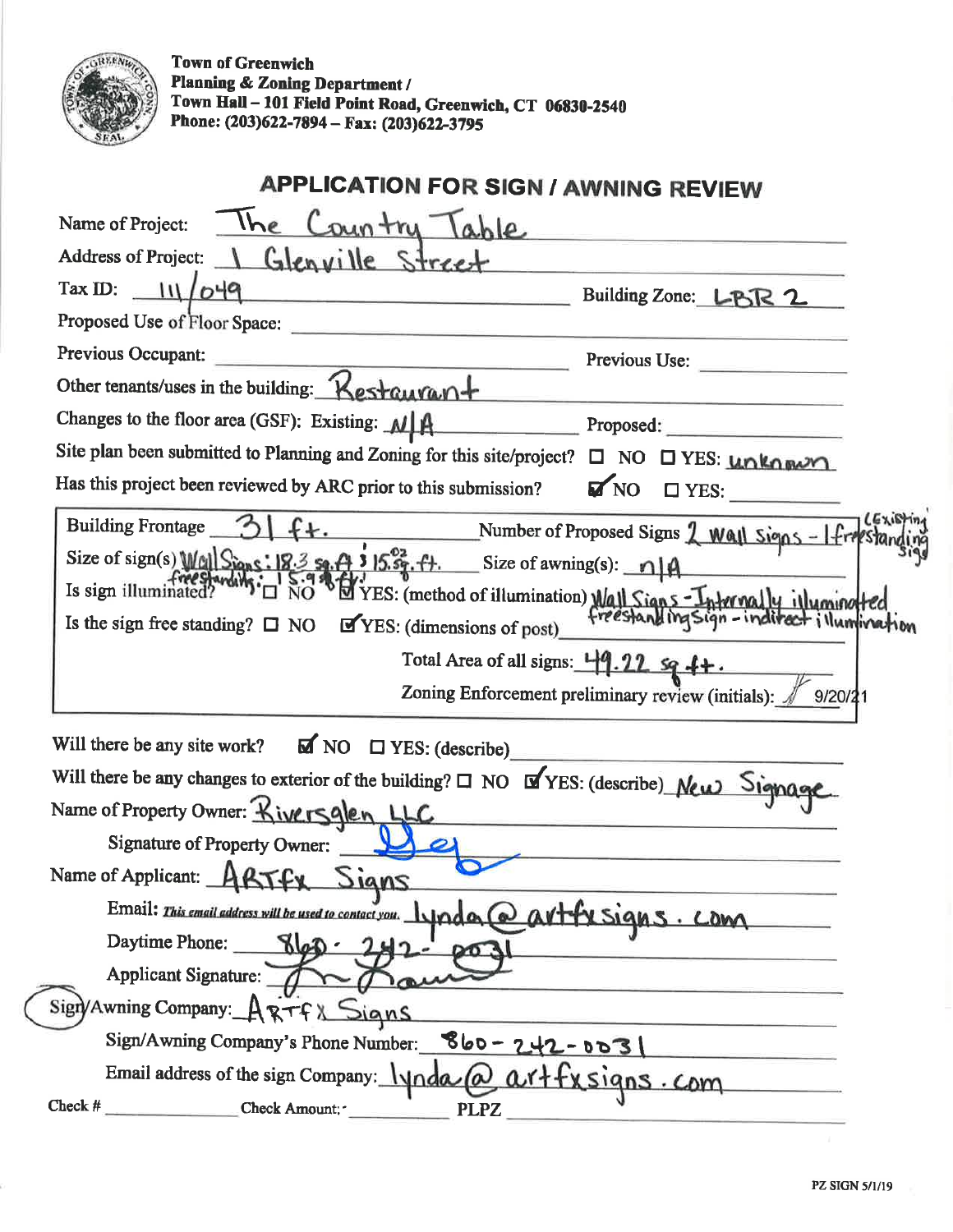## $\frac{a}{x}$

1 Glenville Street - The Country Table | Greenwich, CT September 17,2021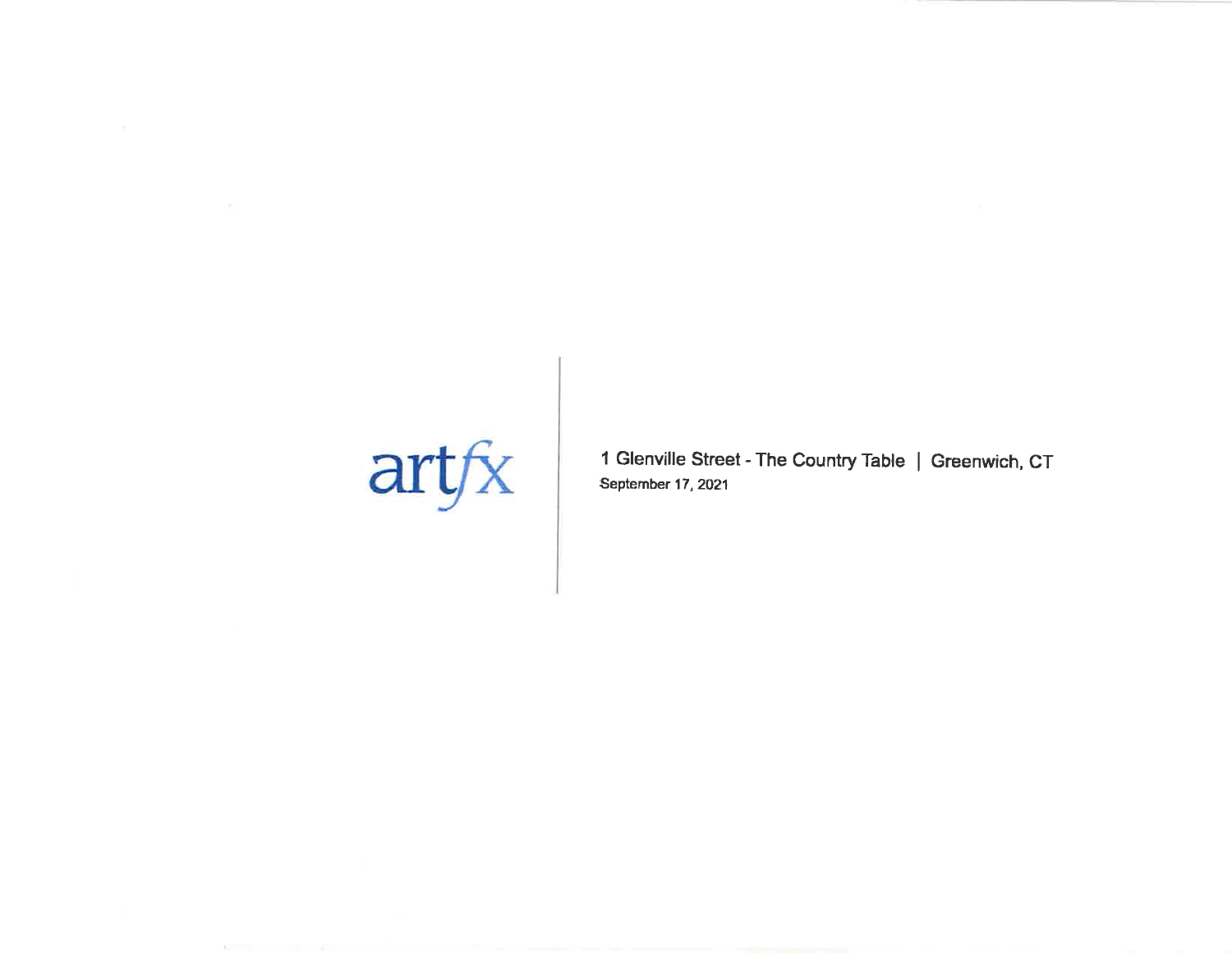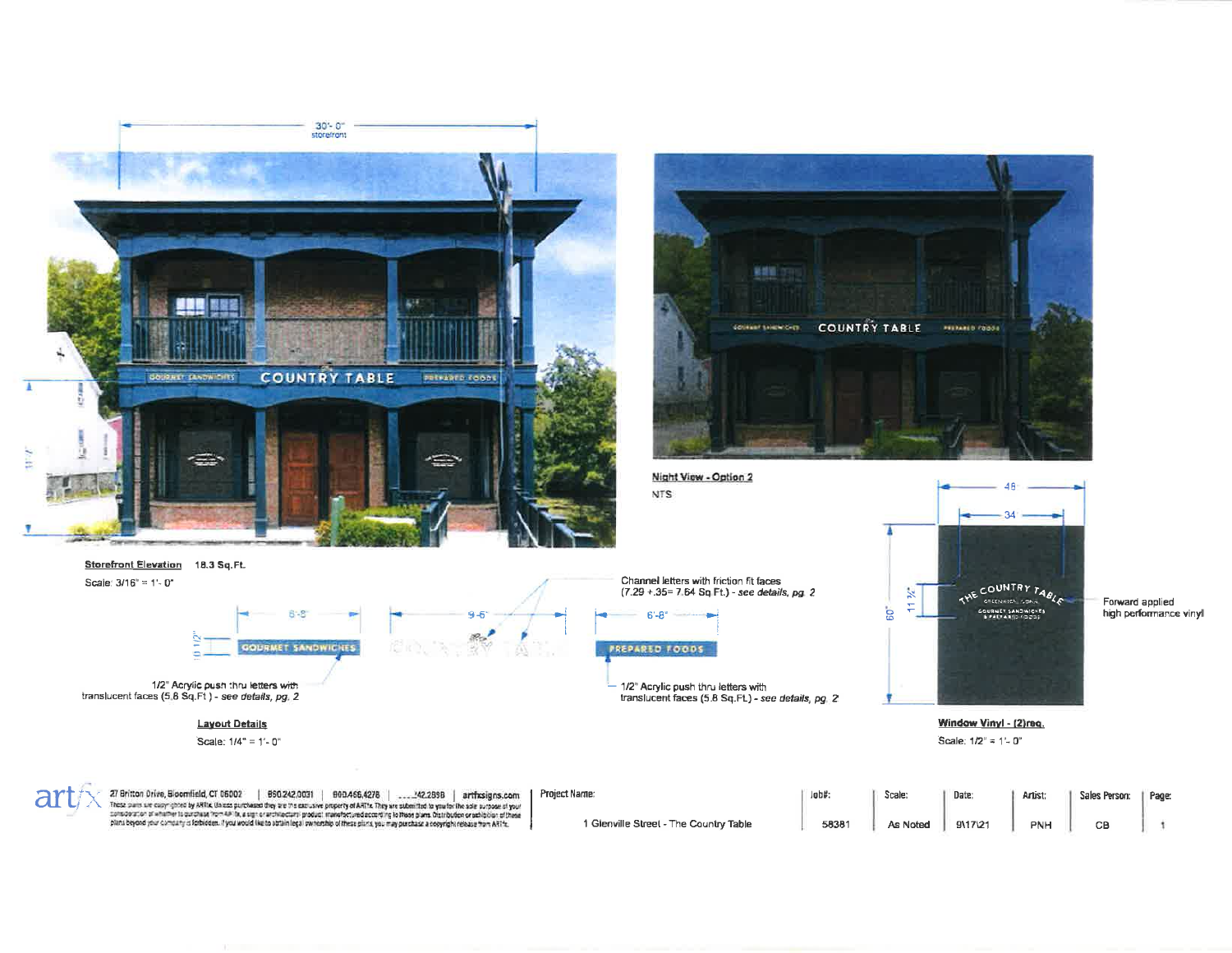

| <b>and All All Britton Drive, Bloomfield, CT 06002</b><br>850.242.0031<br>800.466.4278<br>142.2898<br>artficsions.com<br>These plans are copyrighted by ARPs. Unless purchased they are the exclusive property of ART/s. They are submitted in you for the sole purpose of your                                      | Project Name:                          | Jobs  | Scale:   | Date    | Artist     | Sales Person; | Page: |
|----------------------------------------------------------------------------------------------------------------------------------------------------------------------------------------------------------------------------------------------------------------------------------------------------------------------|----------------------------------------|-------|----------|---------|------------|---------------|-------|
| : consideration of whother to ourchase from ARTh, a sign or architectural product manufactured according to these plane Distribution or schibition of these<br>plans beyond your company is forbidden, if you would like to obtain logal switchship of these plans, you may porchase a copyright release from AATfx. | 1 Glenville Street - The Country Table | 58381 | As Noter | 9\17\21 | <b>PNH</b> |               |       |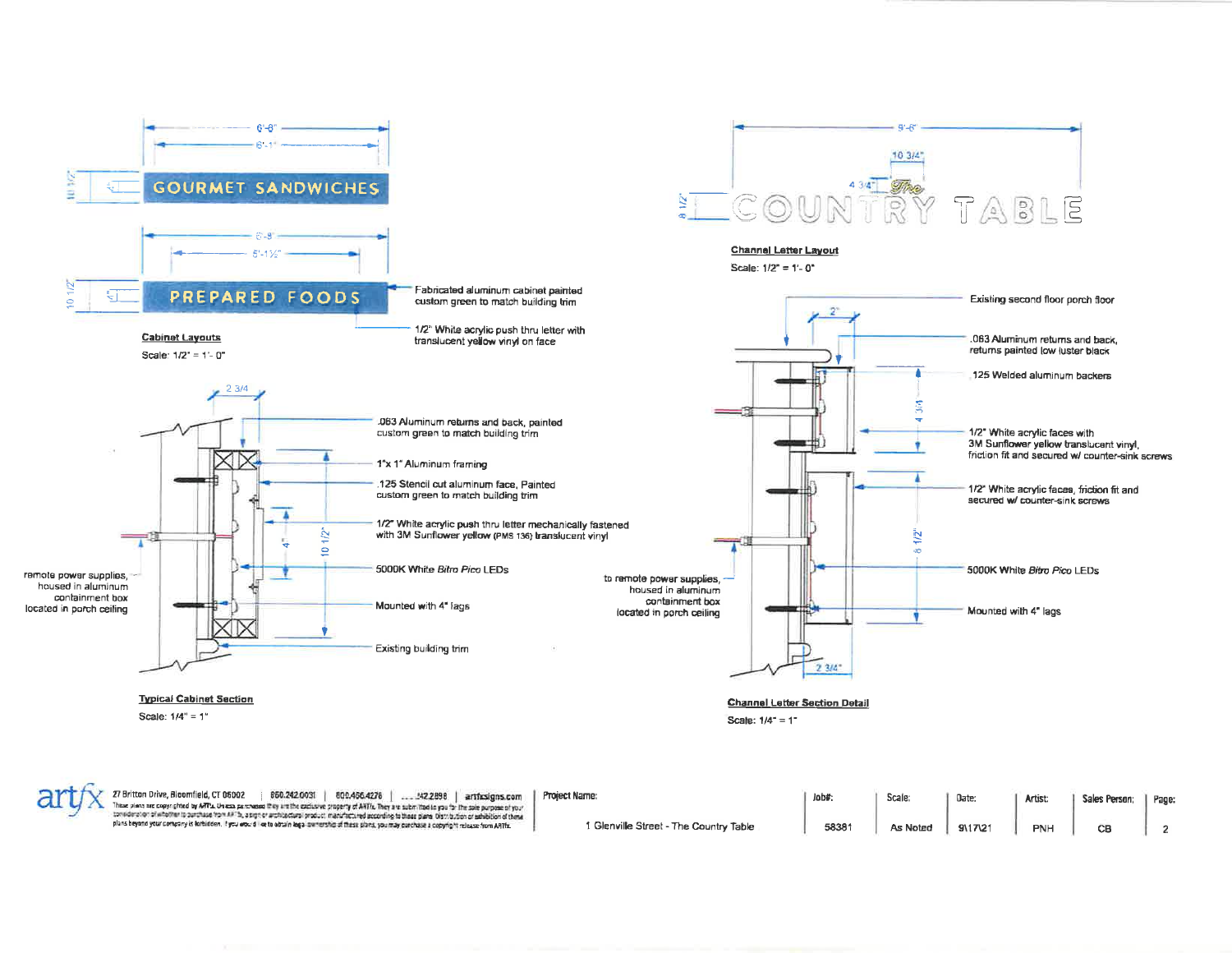



27 Britton Drive, Bloomfield, CT 06002 | 650.242.0031 | 800.456.4276 | ... 142.2858 | artificsigns.com<br>"hear sens are copy gired by ARTs. Market Browser and the metallice states in the selection is you're the sex automati

Project Name; 1 Glenville Street - The Country Table

 $J_0J_0''$ Scale: Date: Artist: Sales Person: 58381 As Noted 9\17\21 PNH  $CB$ 

Page:

 $\bf{3}$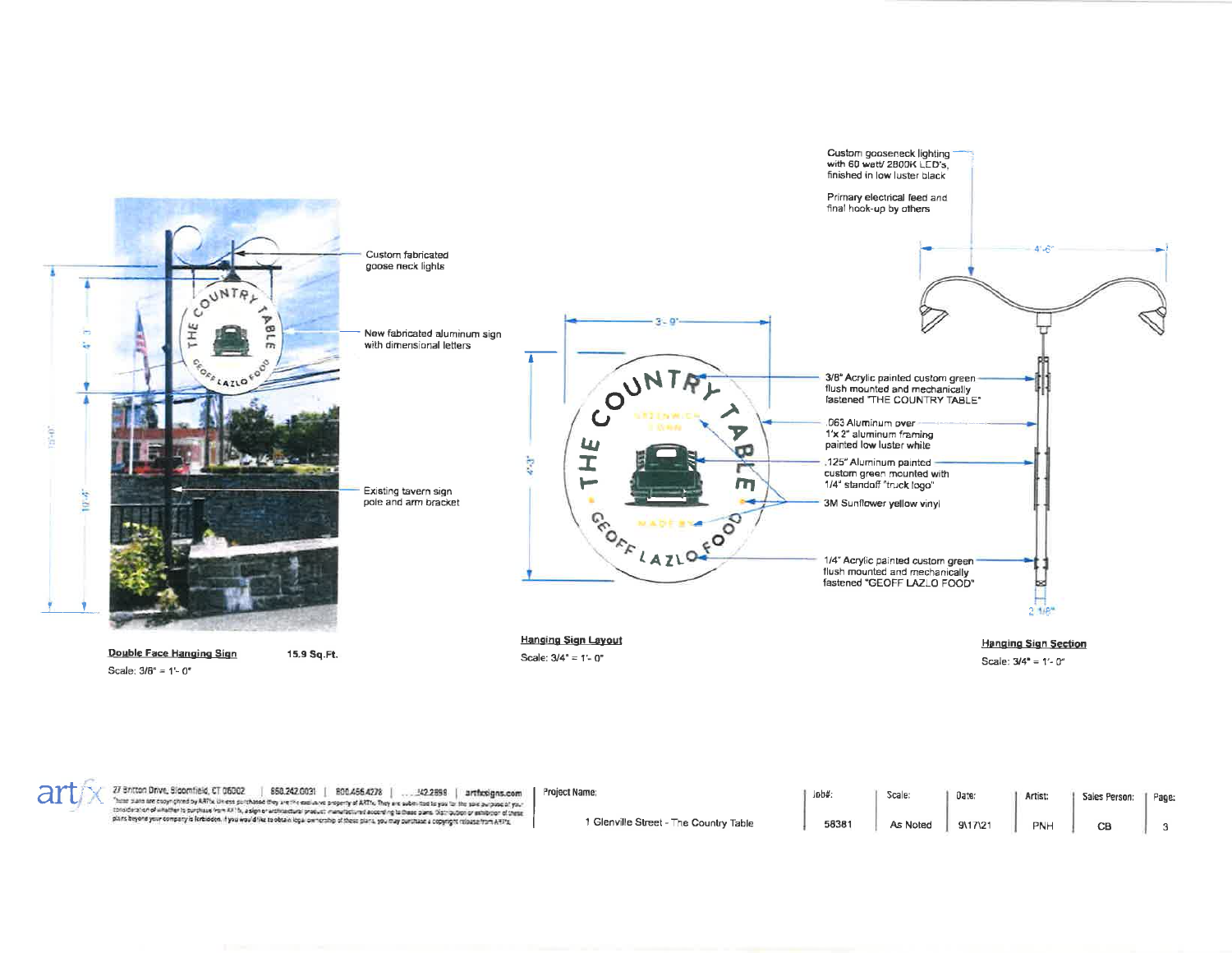

27 Britton Drive, Bloomfield, CT 06002 | 860.242.0031 | 800.466.4278 | . . . . .42,2898 | arthxsigns.com<br>"here pain is copy ghot by ARTs, Unites purcheed thy art the exclusive property of ARTs. They are submit of a your b Project Name:

art

1 Glenville Street - The Country Table

 $J$ ob#;

| b#    | Scale:   | Date:  | Artist: | Sales Person: | Page: |
|-------|----------|--------|---------|---------------|-------|
| 58381 | As Noted | 911721 | PNH     | CB            |       |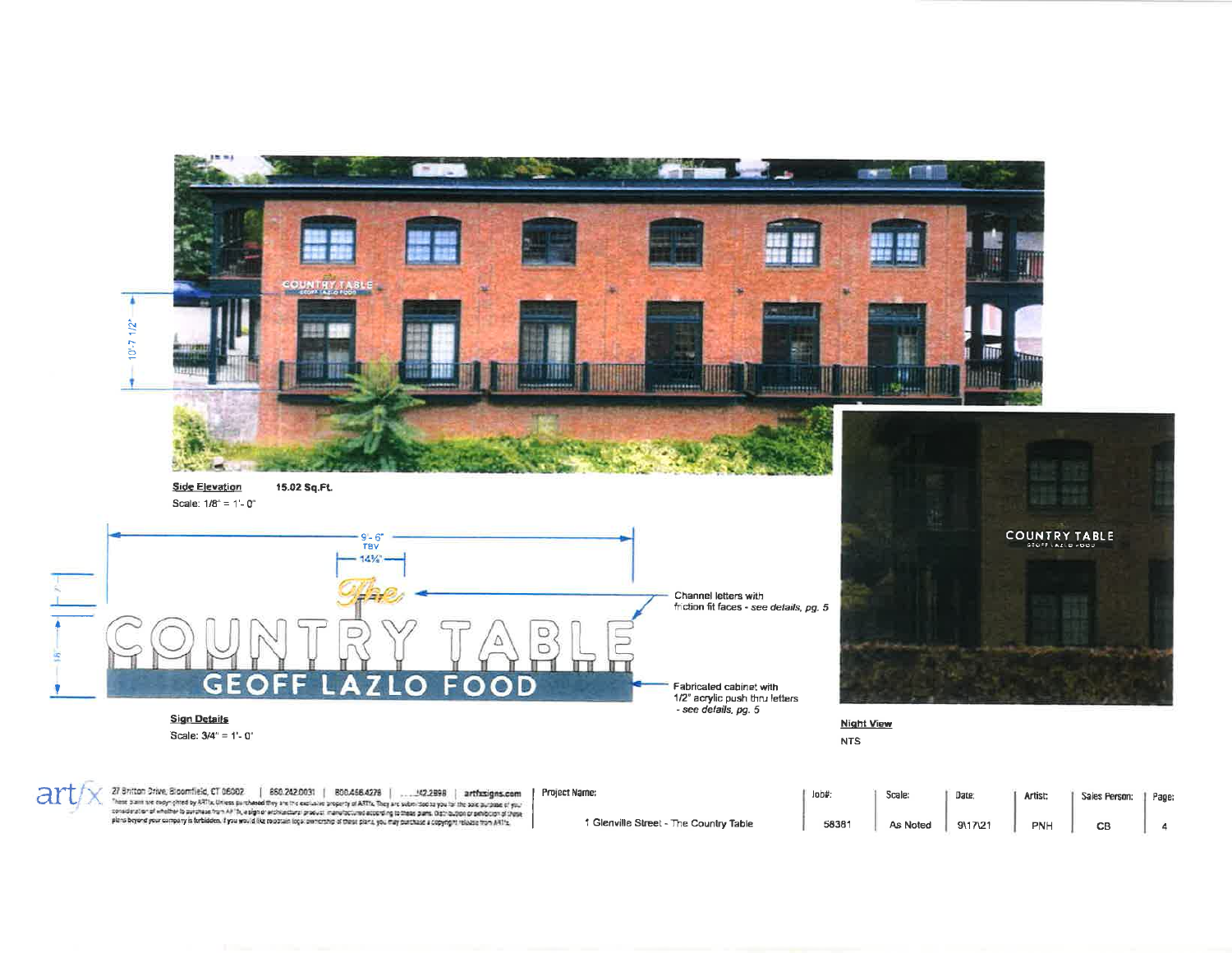

1 Glenville Street - The Country Table 58381 As Noted 9\17\21

PNH

CB

5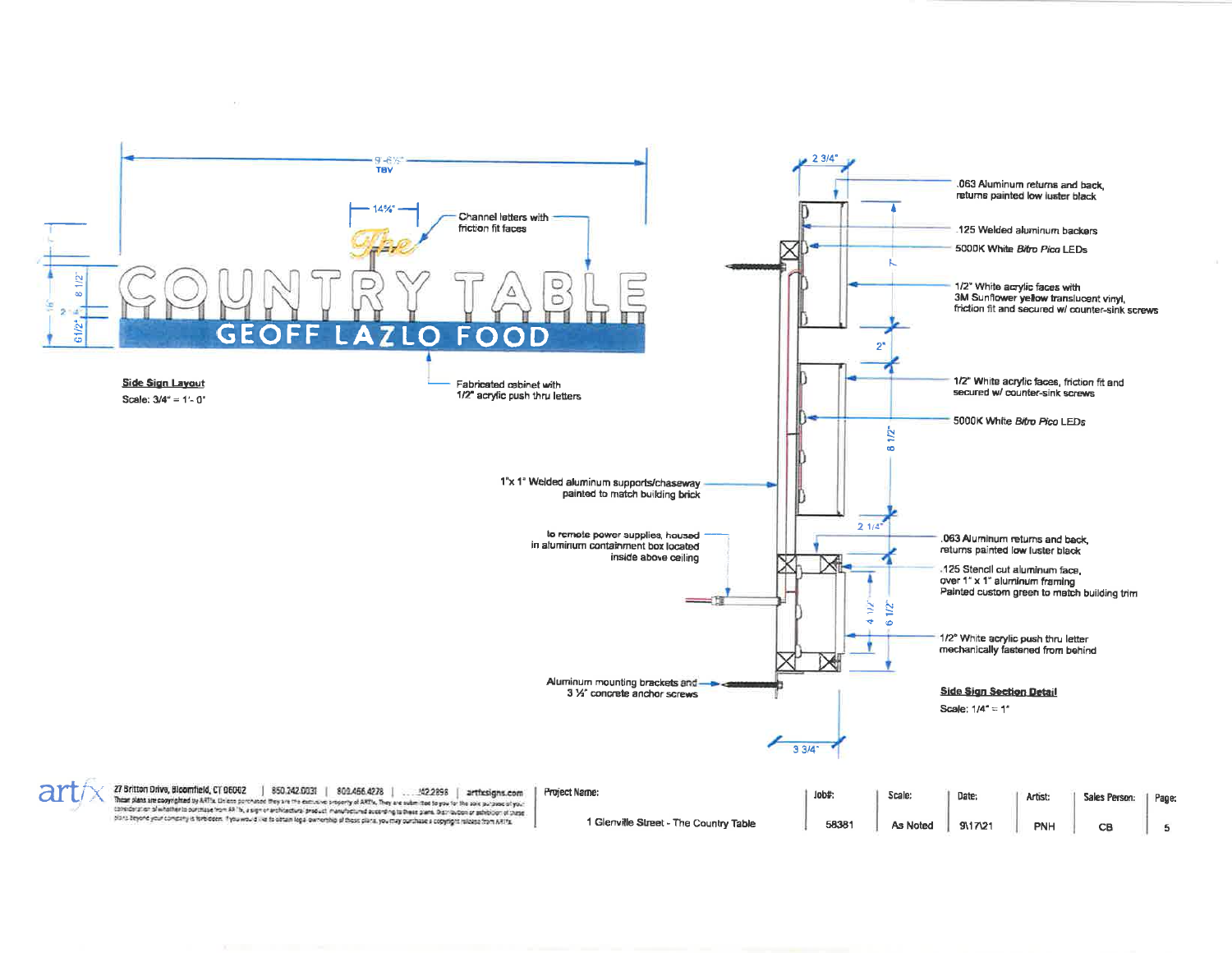ADA SIGNS . AERIAL SERVICES . ART & CONSULTING . AWNINGS . BANNERS . BLADE SIGNS . CAD-CAM . CANOPIES . CAST PLAQUES CHANNEL LETTERS . CORPORATE ART . CRANE SERVICE . CRATING . CUSTOM LIGHTING . CUT METAL LETTERS . CUT PLASTIC LETTERS DECORATIVE GLASS . DECORATIVE IRONWORK . DISPLAY PRODUCTS . DONOR WALLS . EDGE LIGHTING . ELECTRONIC MESSAGE CENTERS ETCHED PLAQUES . EXHIBITION GRAPHICS . FAUX FINISHES . FEATURE WALLS . FLAGS . FOUNDATIONS . GLASS SIGNS . GOOSE NECK LIGHTS . HIGH RISE WORK . LARGE FORMAT PRINTING . LED ARCHITECTURAL LIGHTING . LED RETROFITS . LIGHTING SYSTEMS . LOGOS MARQUEES . MASONRY WORK . MENUS . MONUMENT SIGNS . MURALS . MUSEUM DISPLAYS . NATIONAL SIGN PROGRAMS . NEON . PAINTING PARKING LOT LIGHTS . PENNANTS . PERMITS . PRIVACY BANDS . PUSH THROUGH LETTERS . PYLON SIGNS . RENDERINGS . RESTORATION ROPE LIGHTING. S**AND BLASTING.** SCULPTURE. SCREEN PRINTING. SHIPPING. SIGN CABINETS. SIGN SERVICES. SIGNAGE PHR SPRAY PAINTING . STORE FRONT RENOVATION . STOREFRONT DESIGN . STRUCTURAL ENGINEERING . SURVEYS . TAVERN SIGNS . TIMELINES VEHICLE GRAPHICS . VIDEO MENUS. VINYL LETTERS . WASH LIGHTING . WAY-FINDING SYSTEMS . WINDOW GRAPHICS . WOODWORK



SIGNS & AWNINGS | ARCHITECTURAL FABRICATION | ART & DESIGN 27 Britton Drive Bloomfield, CT 06002 | 800.466.4278 | 860.242.0031 | artifxsigas.com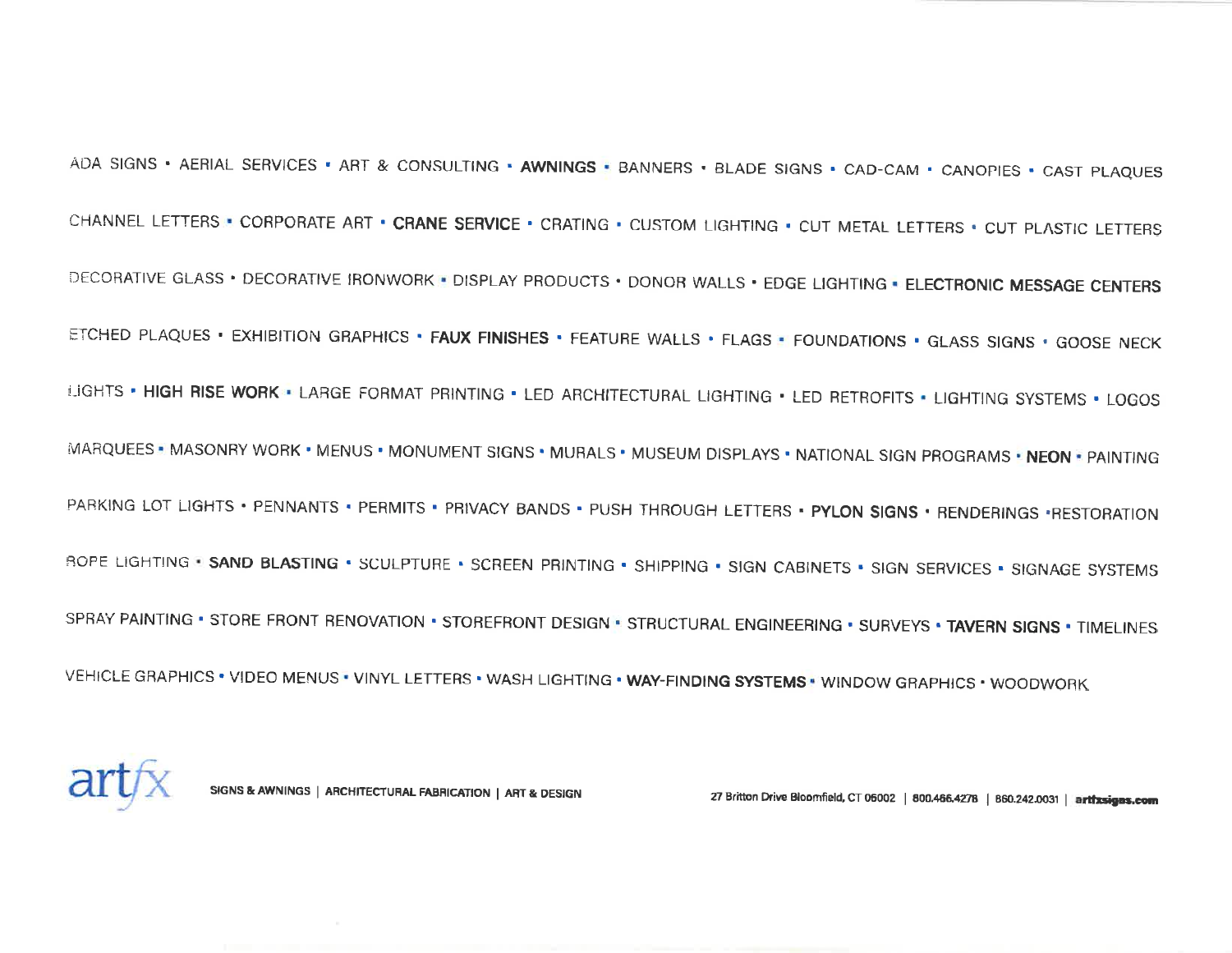

9/17/2021 3:30:06 PM

Scale: 1"=50"

Scale is approximate

This map was produced from the Town of Greenwich Geographic<br>Information System. The Town expressly disclaims any liability that<br>may result from the use of this map. Aerial: 4/2016. Topo: 4/2016 Property Data: 10/1/19. Map Printed Date: 9/17/2021 3:30:06 Copyright © 2000 by the Town of Greenwich.



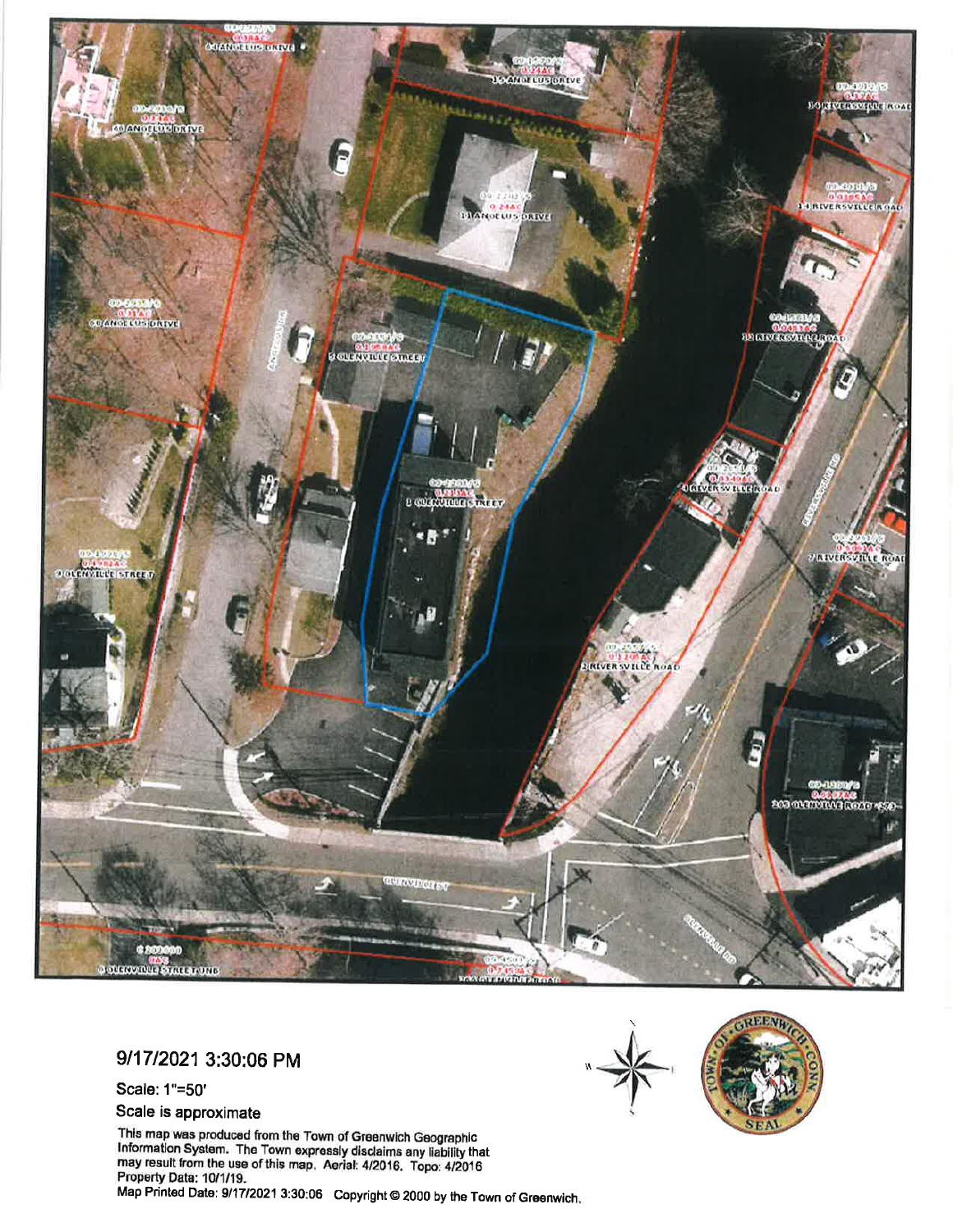## **ADMINISTRATIVE INFORMATION**

ARCEL NUMBER  $09 - 2203/S$ 

arent Parcel Number

roperty Address **GLENVILLE STREET 0001** 

eighborhood 2600 GLENVILLE

roperty Class  $235$  Mixed - Use

AXING DISTRICT INFORMATION

Jurisdiction 57 Greenwich, CT

**OWNERSHIP** RIVERSGLEN LLC

1187 YONKERS AVENUE YONKERS, NY 10704

LOT NO 1 GLENVILLE ST N 2

Tax ID 111/049

-

**TRANSFER OF OWNERSHTP** 

01/22/1993

FilingDate Est. Cost Field Visit

Est. SqFt

Printed 01/12/2021 Card No. 1  $of 1$ 

\$733334

\$366666

\$0

 $$0$ 

 $$0$ 

| Date       |                                              |  |
|------------|----------------------------------------------|--|
| 03/20/2013 | RIVERSGLEN LLC F WALTERS ET AL               |  |
| 03/20/2013 | Bk/Pg: 6532, 205<br>ONE GLENVILLE LLC ET AL  |  |
| 03/19/2013 | Bk/Pg: 6532, 201<br>ONE GLENVILLE LLC        |  |
|            | Bk/Pg: 6531, 114                             |  |
| 08/27/2002 | SMURLO EST FRANK E ET AL<br>Bk/Pg: 3941, 150 |  |

Bk/Pg: 2343, 192

SMURLO FRANK E SR EST, MARY, JENNIE ET

## **COMMERCIAL**

| Area                                 | 001                                    |           |                     |                                          |                              |                                       | <b>VALUATION RECORD</b>      |                     |                   |                              |                              |                             |
|--------------------------------------|----------------------------------------|-----------|---------------------|------------------------------------------|------------------------------|---------------------------------------|------------------------------|---------------------|-------------------|------------------------------|------------------------------|-----------------------------|
| Corporation                          | 057                                    |           | Assessment Year     |                                          | 10/01/2015                   | 10/01/2015                            | 10/01/2016                   | 10/01/2017          |                   | 10/01/2018                   | 10/01/2019                   | 10/01/2020                  |
| <b>District</b>                      | 09                                     |           | Reason for Change   |                                          |                              |                                       |                              |                     |                   |                              |                              |                             |
| Section & Plat 064                   |                                        |           |                     | 2015 Prelim                              |                              | 2015 Final                            | 2016 List                    | 2017 List           |                   | $2018$ List                  | 2019 List                    | 2020 List                   |
| Routing Number 3080N0002             |                                        |           | VALUATION<br>Market | TP.<br>в                                 | 628000<br>1206000<br>1834000 | 628000<br>1206000<br>1834000          | 628000<br>1299200<br>1927200 | 1299200<br>1927200  | 628000            | 628000<br>1323700<br>1951700 | 628000<br>1323700<br>1951700 | 628000<br>1323700           |
| Site Description                     |                                        |           | VALUATION           | L                                        | 439600                       | 439600                                | 439600                       |                     | 439600            | 439600                       | 439600                       | 1951700                     |
| Topography:                          |                                        |           | 70% Assessed        | в                                        | 844200<br>1283800            | 844200<br>1283800                     | 909440<br>1349040            | 1349040             | 909440            | 926590<br>1366190            | 926590<br>1366190            | 439600<br>926590<br>1366190 |
| Public Utilities:<br>Sewer, Electric |                                        |           |                     |                                          |                              | LAND                                  | <b>DATA AND</b>              | <b>CALCULATIONS</b> |                   |                              |                              |                             |
| Street or Road:                      |                                        |           | Rating<br>Soil ID   | Measured<br>Acreage                      | Table                        | Prod. Factor<br>$-0r-$                |                              |                     |                   |                              |                              |                             |
| Veighborhood:                        |                                        | Land Type | $-0r-$<br>Actual    | $-0r-$<br>Effective<br>Frontage Frontage | Effective<br>Depth           | Depth Factor<br>$-0r-$<br>Square Peet | Base<br>Rate                 | Adjusted<br>Rate    | Extended<br>Value |                              | Influence<br>Factor          | Value                       |
| Zoning:<br>LBR-2 Local Business      | Primary Commercial<br><b>ANGUELL A</b> |           |                     |                                          |                              | 9278.00                               | 67.69                        | 67.69               |                   | 628000                       |                              | 628000                      |

Legal Acres:

 $3.2130$ 

 $: 1-1-1, 2-1-2$ 5: 15-1097 nvc \$3,000 sign P: 8662 : Watson Catering D: Area chg frm 8742.49 to 9278 sf per V6531 P115. Permit Number 6 spcs Type E: 3/19/13 trnsfr (V6531P114) separated members of llc frm llc for s of 1031xchg on 2/3 of prop. 3/20/13 trnsfrs reprsnt 1/3 2/3 int trnsfrs respectively for total sale price of 100,000. Sale sbjct to seller obtaining final site plan vl for rnvtn/chgs. Sale verified AL.

: 5/29/13 vol 6574 pg 105

Supplemental Cards

TRUE TAX VALUE

628000